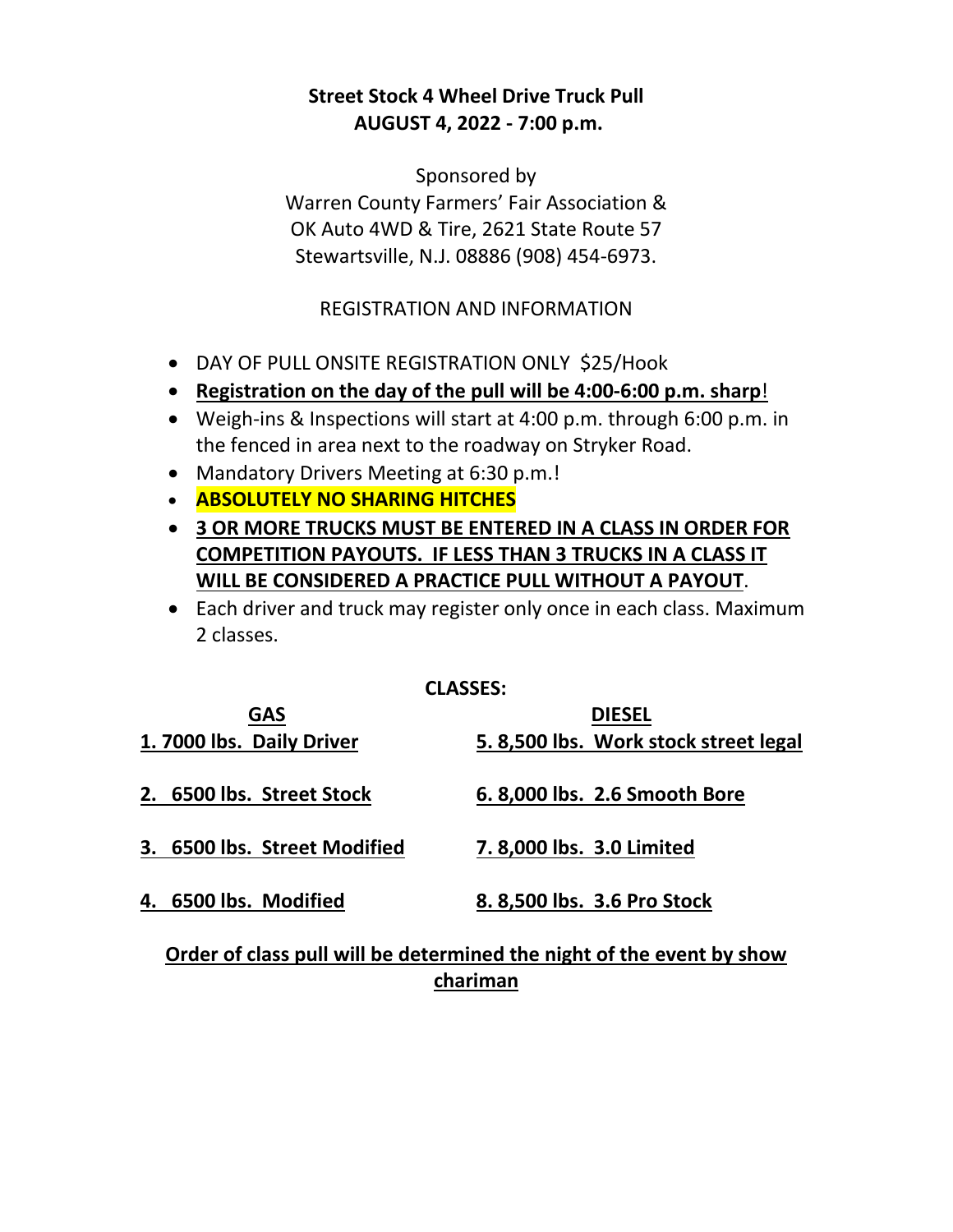# **ALL PULL RULES CAN BE FOUND AT :**

Please use this link:

[https://propulling.com/sites/default/files/pdfs/lucas\\_oil\\_pro\\_pulling\\_league\\_rulebook.pdf](https://propulling.com/sites/default/files/pdfs/lucas_oil_pro_pulling_league_rulebook.pdf)

# **\*NO HITCH SHARING WILL BE ALLOWED\***

## **WCFF GENERAL RULES**

1. All participants at every event must sign a waiver understanding that they are entering a pulling contest at their own risk and that they will not bring suit against the Warren County Farmers' Fair Association, Inc. , its directors, OK Auto 4-Wheel Drive and Tire, Inc., and sponsors from any and all responsibility or liability for injury or damages, and also, release and agree to indemnify the Warren County Farmers' Fair Association, Inc., OK Auto 4-Wheel Drive and Tire, Inc., against any damage claim, legal proceeding or judgment arising out of the transportation, or exhibition of the listed participant at the said Fair, and further agree to hold the said Warren County Farmers' Fair Association, Inc., OK Auto 4-Wheel Drive and Tire, Inc., harmless from any claim or suit for injury, damage or blame resulting from participation in this event.

Each driver and truck may register only once in each class. Maximum 2 classes.

- 2. Driver must have a valid driver's license and must be at least 18 years of age.
- 3. Vehicle must have a current state inspection sticker and license for Classes if applicable.
- 4. All drivers must wear a D.O.T. helmet. Helmet must be fastened. It is mandatory that open body vehicles have a 4-point roll bar securely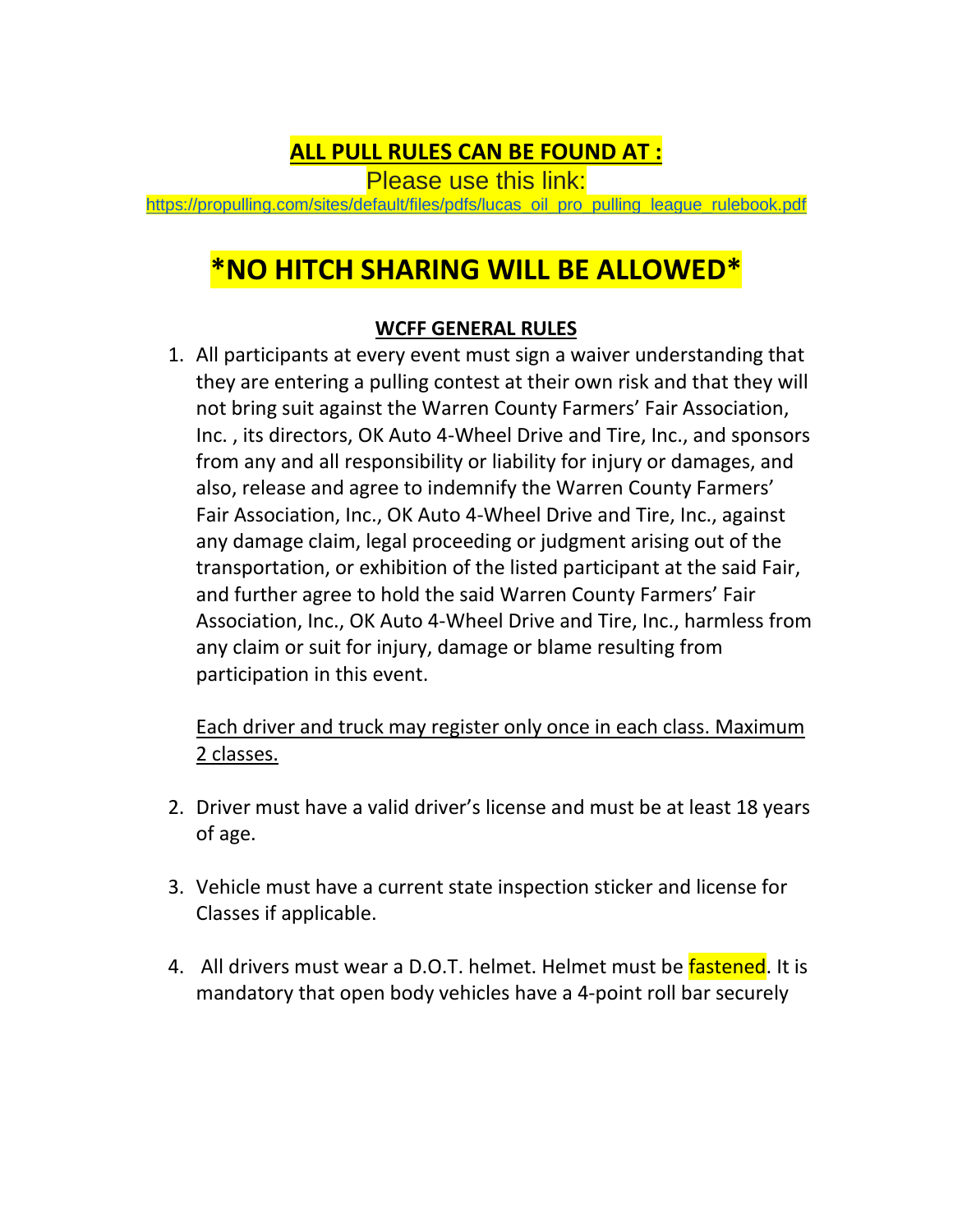fastened to frame.

- 5. All vehicles be equipped with a minimum of one (1) lb. Halon type fire extinguisher, fully charged, in working condition and convenient
- 6.

to operator.

- 7. Seat belts are required to be worn.
- 8. All vehicles must have a 4-Wheel hydraulic brake system in good working condition.
- 9. Vehicles must have a solid fire wall and floor. Only holes allowed are that for brakes, clutch, transmission controls and wiring. No gas tanks or batteries allowed in cab of vehicle unless factory installed.
- 10.All vehicles must be in a safe working condition and be operated in a safe manner at all times.
- 11.All vehicles must pass tech inspection before hooking to sled. If presiding Head Official(s) thinks a vehicle is unsafe, official(s) have the right not to allow vehicle to pull. The tech inspection area closes at 6:00 p.m. sharp!!
- 12.All engine fans must be shrouded.
- 13.NO smoking while on track.
- 14.All participants must drive vehicle onto track and into position for hook up under its own power and must leave track under its own power unless for breakage.
- 15.Track officials will have the option to check pullers for weight and rule violations at any time during the event.
- 16.Only the DRIVER will be allowed in a vehicle when it is being towed or driven while in the pit area or track. No rider(s) in or on any vehicle while in the pit area or track, to include tow vehicles, competing vehicles, tow back and maintenance equipment of any kind. When the pulling vehicle's motor is running, the driver must be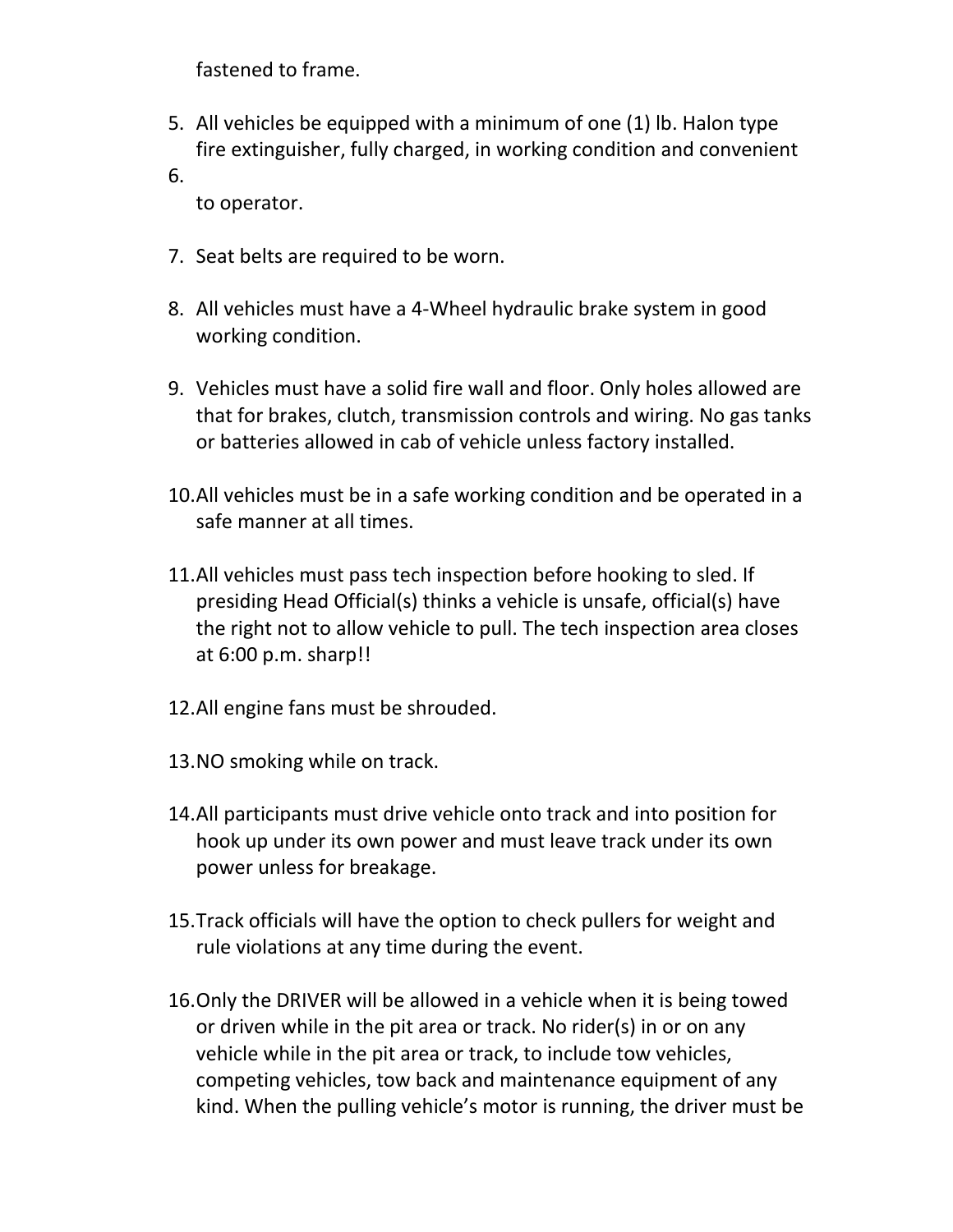in the driver's seat. NO EXCEPTIONS.

- 17.All vehicles must be in neutral or park while being hooked or unhooked from the sled. Driver must raise both hands while hooking and unhooking from sled.
- 18.No one is allowed on the track except for track officials and participant when vehicle is under the green flag. Track is defined as the area within 35 feet in any direction of the contest boundaries, including the runoff area at the finish end of the track.
- 19.Vehicles will not start pulling until both flagmen have green flags showing. Vehicles must stop immediately upon signal of red flag from flagmen.
- 20.All pulls must start with a tight chain, no jerking of any kind is permitted, and vehicle must remain within boundaries of the track or the puller will be disqualified.
- 21.Puller will be allowed a total of two (2) attempts within the 75 feet mark to start the sled. Test puller may drop six (6) positions.
- 22.Mandatory drivers' meeting will be held before starting of event at 6:30 p.m. SHARP!
- 23.A participant will be disqualified for either emotional or physical reasons by Head Officials, or track official(s). Example: Recklessness, drugs, or drinking alcoholic beverages. Any driver or any of his/her crew incapacitated to an intoxicating agent, and/or drugs, will be